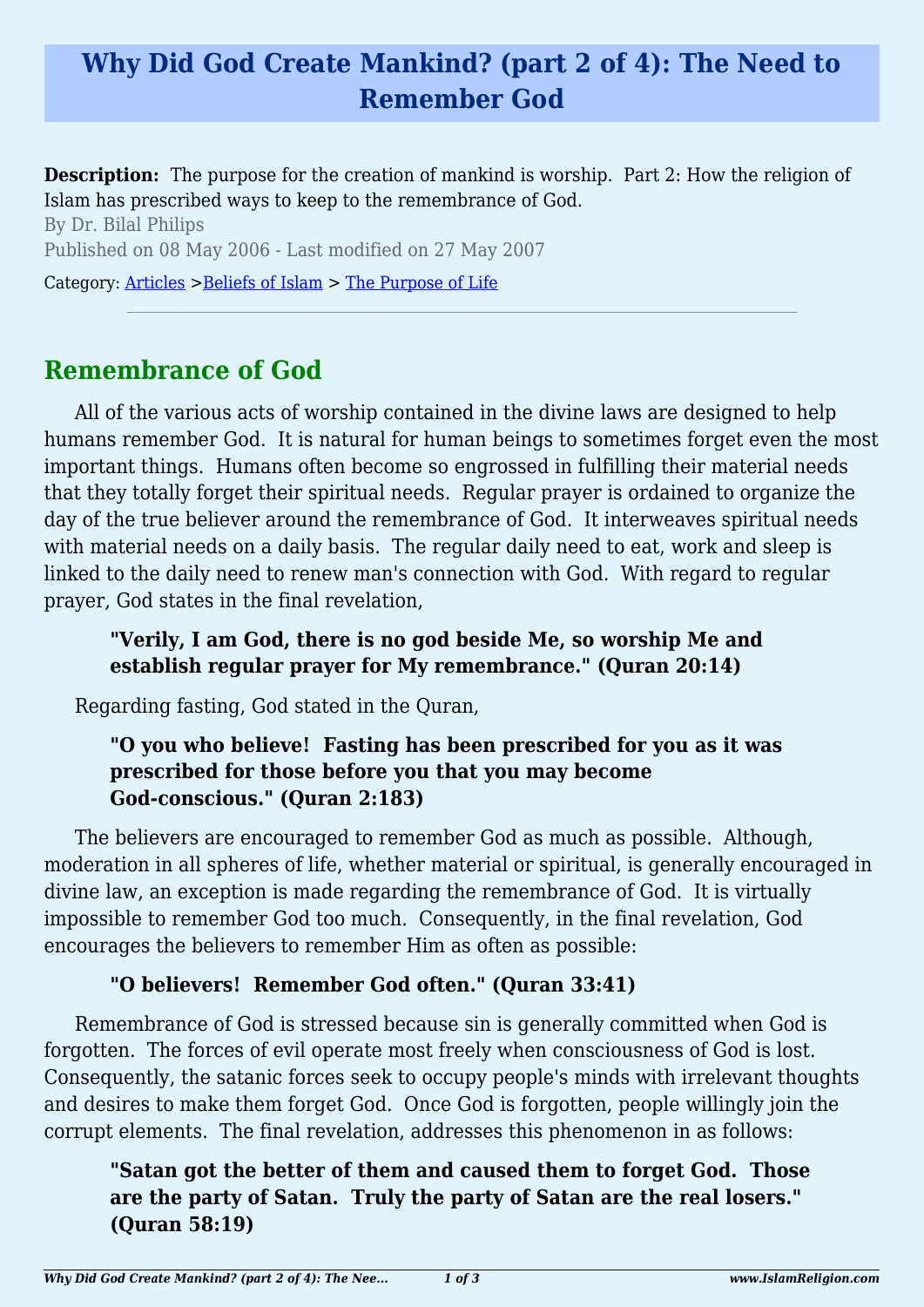God, through Divine law, has prohibited intoxicants and gambling primarily because they cause human beings to forget God. The human mind and body easily become addicted to drugs and games of chance. Once addicted, mankind's desire to continually be stimulated by them leads them into all forms of corruption and violence among themselves. God says in the Quran:

#### **"Satan's plan is to incite enmity and hatred among you with intoxicants and gambling, and hinder you from the remembrance of God and regular prayer. Will you not then abstain?" (Quran 5:91)**

Consequently, humankind need to remember God for their own salvation and growth. All humans have times of weakness in which they commit sins. If they have no means of remembering God, they sink deeper and deeper into corruption with every sin. However, those who follow the divine laws will be constantly reminded of God, which will give them a chance to repent and correct themselves. The final revelation accurately describes this process:

**"Those who, having done something shameful or having wronged their own souls, remember God and immediately ask forgiveness for their sins..." (Quran 3:135)**

# **The Religion of Islam**

The most complete system of worship available to human beings today is the system found in the religion of Islam. The very name 'Islam' means 'submission to the will of God.' Although it is commonly referred to as 'the third of the three monotheistic faiths,' it is not a new religion at all. It is the religion brought by all of the prophets of God for mankind. Islam was the religion of Adam, Abraham, Moses and Jesus. God addresses this issue in the Quran with regard to Prophet Abraham, saying:

### **"Abraham was neither a Jew nor a Christian, but he was an upright Muslim who did not worship others besides God." (Quran 3:67)**

Since there is only One God, and humankind are one species, the religion which God has ordained for human beings is one. He did not prescribe one religion for the Jews, another for Indians, yet another for Europeans, etc. Human spiritual and social needs are uniform, and human nature has not changed since the first man and woman were created. Consequently, no other religion is acceptable to God besides Islam, as He clearly states in the final revelation:

### **"Surely God's religion is Islam..." (Quran 3:19)**

**"And whoever desires a religion besides Islam will not have it accepted, and he will be among the losers in the hereafter." (Quran 3:85)**

The web address of this article: